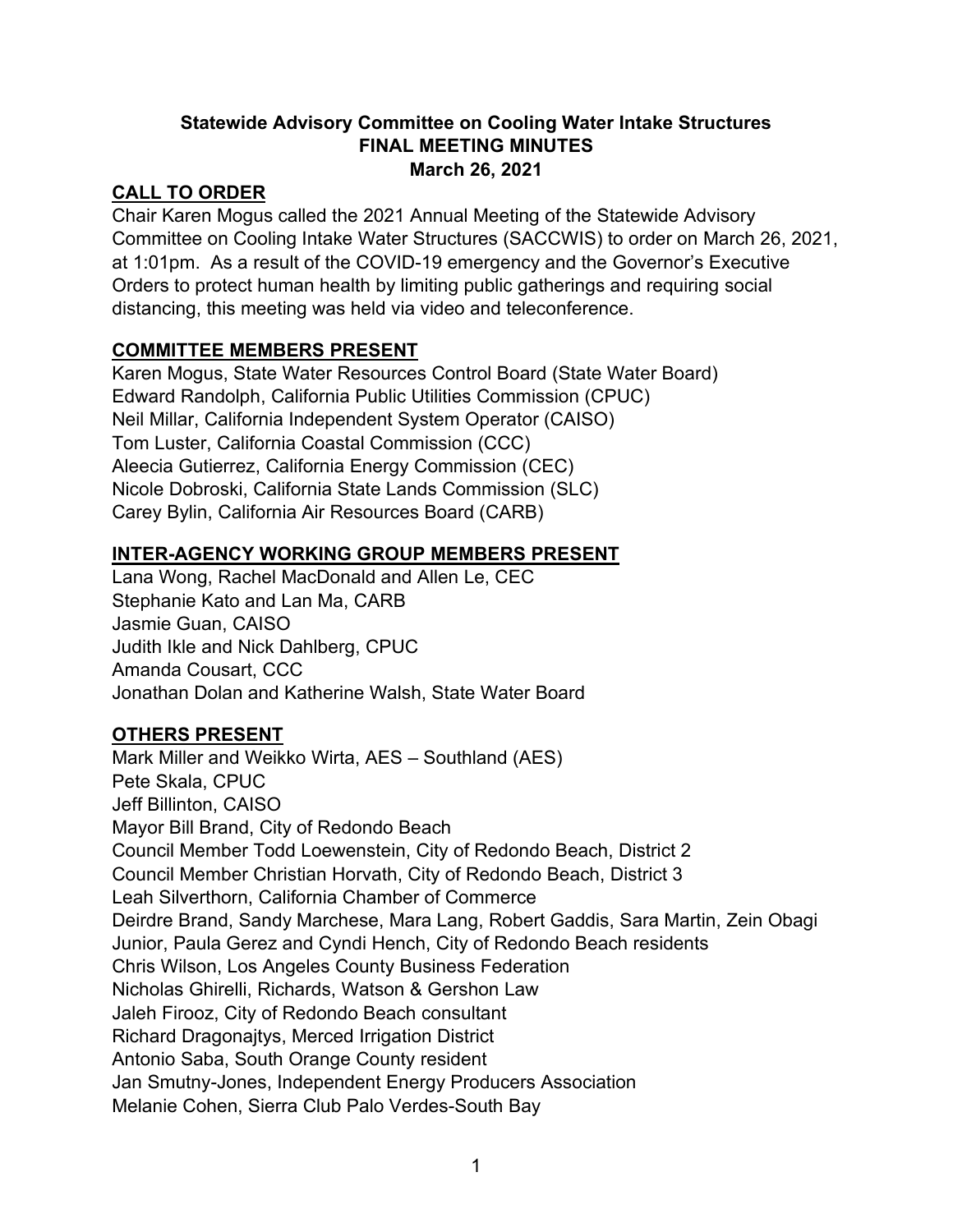Mark Hansen, King Harbor Boater

Gary Tomlin, International Brotherhood of Electrical Workers (IBEW) 11

James Light and Miriam Rainville, private citizens

Marleigh Wood, Rebecca Fitzgerald, Phillip Crader, Jonathan Bishop, Susannah Kiteck and Stephanie Webb, State Water Board

## **ANNOUNCEMENTS**

None.

# **COMMITTEE MEETING**

*Public comments are solicited prior to any decisions by the SACCWIS.*

## **MOTION TO ADOPT MEETING MINUTES FROM 2020 SACCWIS MEETINGS**

- · Edward Randolph proposed a motion to accept meeting minutes from the SACCWIS meeting held on January 23, 2020. Neil Millar seconded the motion.
- The motion was accepted by all committee members.

## **PRESENTATION OF DRAFT RECOMMENDED COMPLIANCE DATE EXTENSION FOR REDONDO BEACH GENERATING STATION**

- · Pete Skala (CPUC), Jeff Billinton (CAISO), and Lana Wong (CEC) gave the presentation on the Draft 2021 SACCWIS Report and Recommended Compliance Date Extension for Redondo Beach Generating Station.
- Katherine Walsh (State Water Board) gave the presentation on proposed minor revisions to the Draft 2021 SACCWIS Report.

## **COMMITTEE MEMBER COMMENTS**

Karen Mogus, State Water Board Neil Millar, CAISO Edward Randolph, CPUC Tom Luster, CCC

## **PUBLIC COMMENTS ON AGENDA ITEMS**

Mark Miller and Weikko Wirta, AES Leah Silverthorn, California Chamber of Commerce Mayor Bill Brand, City of Redondo Beach Council Member Todd Loewenstein, City of Redondo Beach, District 2 Council Member Christian Horvath, City of Redondo Beach, District 3 Deirdre Brand, Sandy Marchese, Mara Lang, Robert Gaddis, Zein Obagi Junior, Paula Gerez and Cyndi Hench, City of Redondo Beach residents Chris Wilson, Los Angeles County Business Federation Nicholas Ghirelli, Richards, Watson & Gershon Law Jaleh Firooz, City of Redondo Beach consultant Richard Dragonajtys, Merced Irrigation District